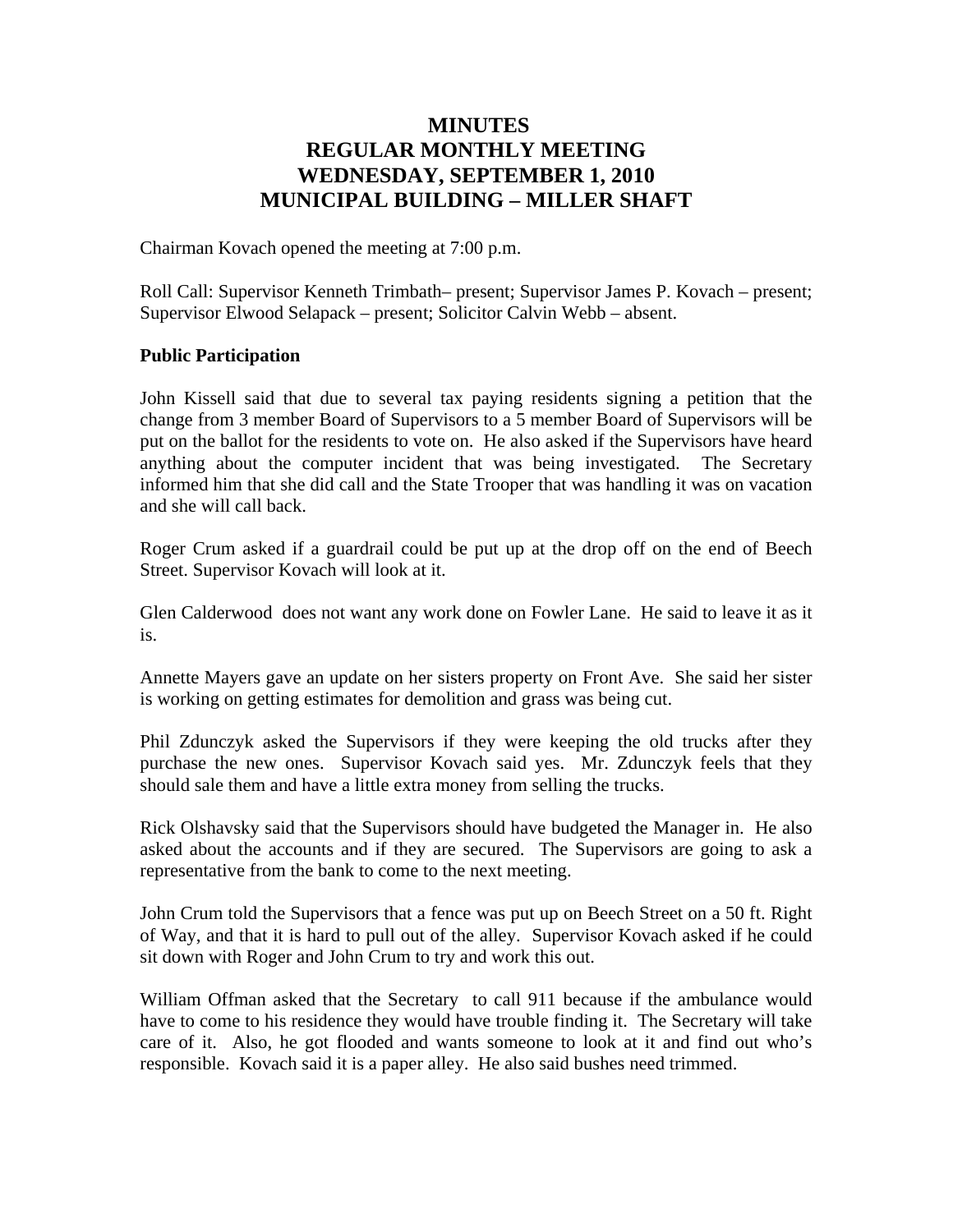#### **Reports**

The minutes of the August 9, 2010 Special Meeting were presented in written form. Supervisor Trimbath made the motion to accept the minutes and Supervisor Selapack seconded. All – yes.

The Minutes of the August 13, 2010 Special Minutes were presented in written form. Supervisor Trimbath made the motion to accept the minutes and Supervisor Selapak seconded. All – yes.

The Secretary's Report was presented and contained written and telephone correspondence which was included as part of the meeting record. Supervisor Trimbath made the motion to accept the Secretary's Report and Supervisor Kovach seconded. The motion carried unanimously.

Roadmaster Report included: blacktopped Country Lane and Twin Lakes Road, 130' pipe at Lower Martin Ave. patched and black topped, trimmed weeds intersections, cleared Cemetery Road trees 300', cleared 525' on Jimtown Road intersections, cold patched Kleman and Fowler Lane, safety guard rail end of Beech Street, helped Boro black topped at high school, hauled bank shale for water co., cleared intersection at Windy Lane and Rbel Road. Supervisor Kovach made a motion to accept the roadmaster's report. Supervisor Selapack seconded All – yes.

Enforcement Officer Report included burning issue on 709 Knox Ave. They are burning paper only so there was no violation, barking dog on Springhill, they will try to keep them quiet, garbag in yard on 4464 Portage Street, talked to him about getting a dumpster, grass was cut on 905 Wayne Ave. Supervisor Trimbath made a motion to accept the Enforcement Officers Report, Supervisor Kovach seconded. All –yes.

Twp. Manager Bruce Brunett presented his report which included, Supervisor Trimbath, Twp. Manager and Advisory Committee went to inspect Kick's, reviewed Insurance Policy with Carol Myers, met with Engineer to discuss Fowler Lane, Shady Springs Road, Hemlock Drive, Hillside Drive, need for driveway Ordianace, met with CCBCEA about implementing more stringent drive way permits, met with Advisory Committee, Bob Koban about Building and Police Services, discussed professional auditors, with Supervisors, worked with Solicitor and Rich Bernazoli about compliance permits for temporary classrooms at school,took care of complaint about amfire coal trucks not stopping on Cooney road, took care of easement on Club Road, called basset masonry and M&M for quotes. Supervisor Selapack made a motion to accept the Twp. Manager's Report. Supervisor Trimbath seconded. All –yes.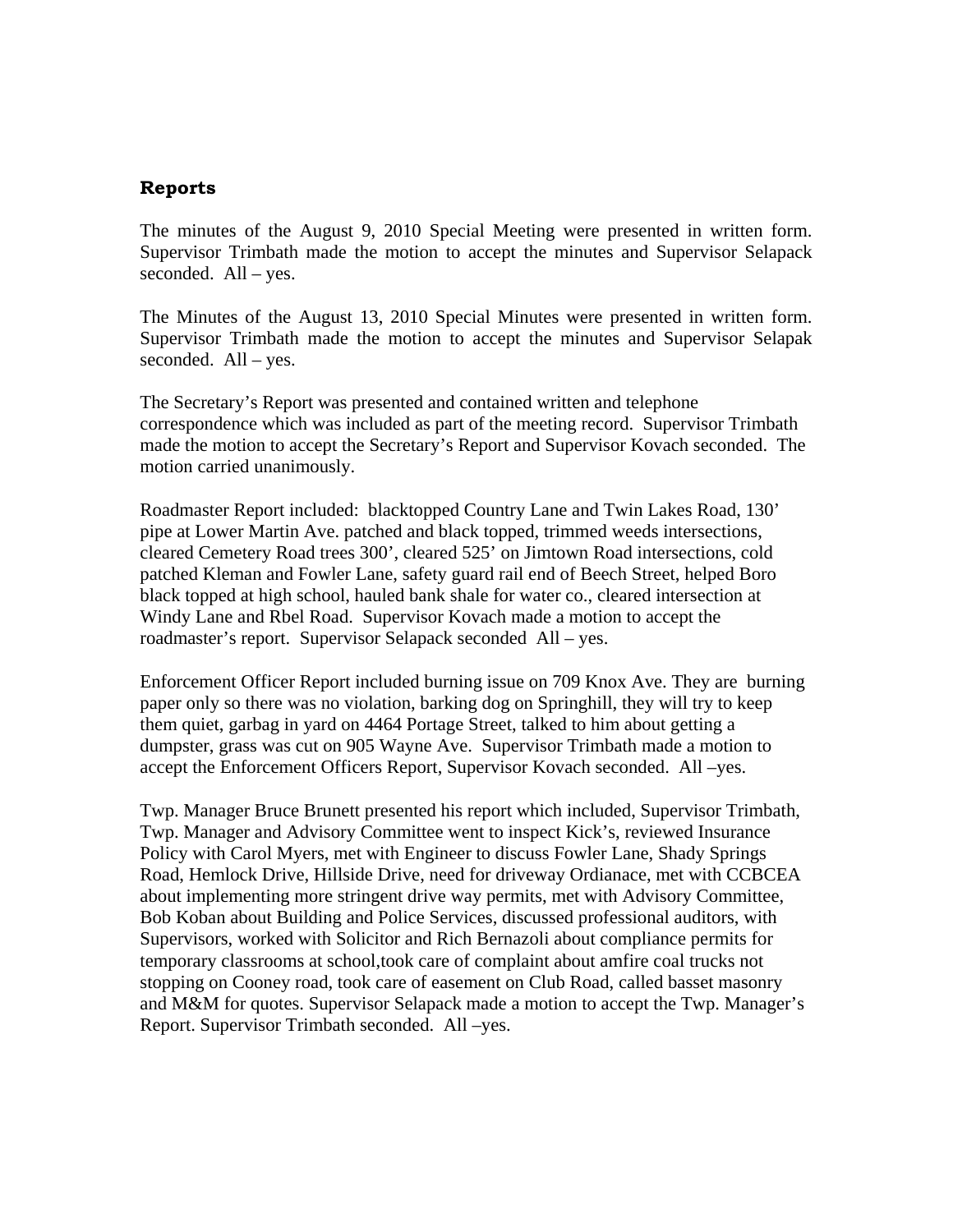Expenditures in the amount of \$ 37,130.02- General Fund and \$9,447.51- payroll #16 and #17 were presented for approval. Supervisor Trimbath made the motion to accept the expenditures and Supervisor Selapack seconded. All – yes.

The Treasurer's Report is as follows:

## **Treasurer's Report**

| 11454964010    |                   |             |             |              |
|----------------|-------------------|-------------|-------------|--------------|
| <b>FUND</b>    | <b>BAL.8-1-10</b> | REC. August | EXP. August | BAL.8-31-10  |
|                |                   |             |             |              |
| <b>GENERAL</b> | 896,141.86        | 147,494.53  | 46,582.53   | 997,053.86   |
|                |                   |             |             |              |
| <b>STATE</b>   | 145,138.04        | 90.27       | 0.00        | 145,228.31   |
|                |                   |             |             |              |
|                |                   |             |             |              |
| ALL            | 1,041,279.90      | 147,584.80  |             |              |
|                |                   |             | 46,582.53   | 1,142,282.17 |
|                |                   |             |             |              |
|                |                   |             |             |              |

#### **August 2010**

Supervisor Trimbath made the motion to accept the Treasurer's Report as presented and Supervisor Selapack seconded. The motion carried unanimously.

## **OLD BUSINESS**

#### **NEW BUSINESS**

Supervisor Trimbath made a motion to resind the motion to hire Carol Myers as an Insurance Consultant for Potage Township. Supervisor Selapack seconded. All yes.

Supervisor Trimbath made a motion to make a resolution to have Treasurer transfer funds from money market to optimum and payroll as needed. Supervisor Selapack seconded. All yes.

Supervisor Kovach made a motion to hire Mark Stefanko as an hourly worker on the road crew at \$10.00 an hour with no benefits. Supervisor Trimbath seconded.

An advertisement in the paper will advise residents that the trail at the Portage Township will be closed.

Supervisor Trimbath made a motion to approve the newly surveyed Portage Township and Washington Township line. Supervisor Selapack seconded. All –yes.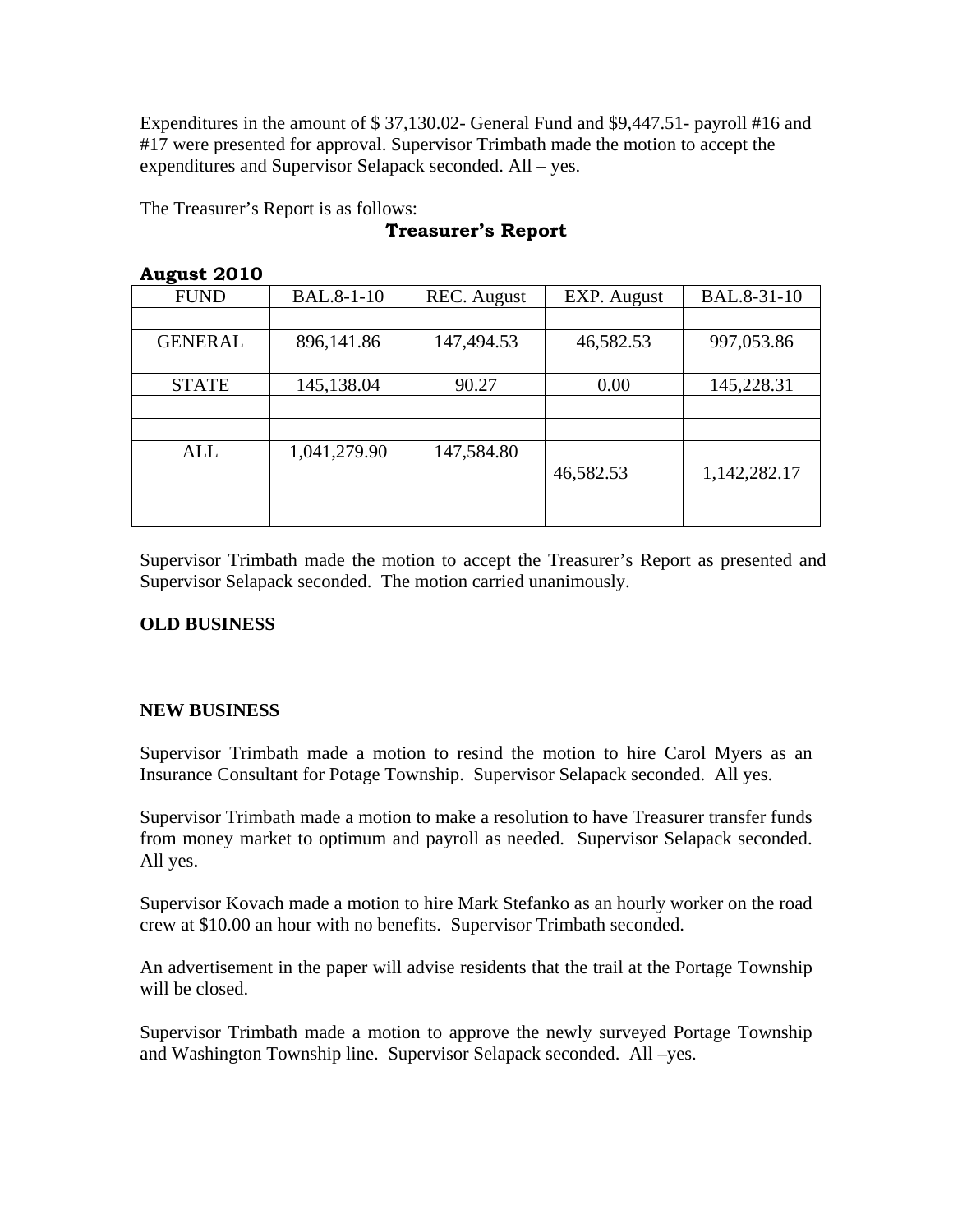Supervisor Supervisor Trimbath made a motion to approve to advertise for 3 Township Auditors. Supervisor Selapack seconded. All – yes.

Supervisor Trimbath made a motion to renew the CD with the financial institution at the higher rate. Supervisor Selapack seconded. All –yes. Supervisor Kovach abstained from voting because he thinks all the money will be in one bank.

The Burkey Subdivision was tabled until further materials are sent in.

Superviosr Trimbath made a motion to recind the motion to award Wessel CPA contract. Supervisor Selapack seconded. All –yes.

Supervisor trimbath made a motion to recind the motion made to make a resolution to hire auditors. Supervisor Selapack seconded. All yes.

Supervisor Trimbath made a motion to hire professional CPA firm. Supervisor Selapack seconded. All –yes.

Supervisor Kovach made a motion to adjourn at 8:45 p.m. Supervisor Trimbath seconded. All – yes.

Those visitors signing the attendance record were: John Kissell, Glen Caulderwood, Phil Zduncyk, Richard Olshavsky, Roger Crum, Dennis Ratosky, Dick Rice, Ashley Watt, Bob Brickley, Bill Cooper, Kathy Mellott.

Submitted by Lisa Flynn, Secretary.

#### **MINUTES SUBJECT TO APPROVAL BY BOARD**